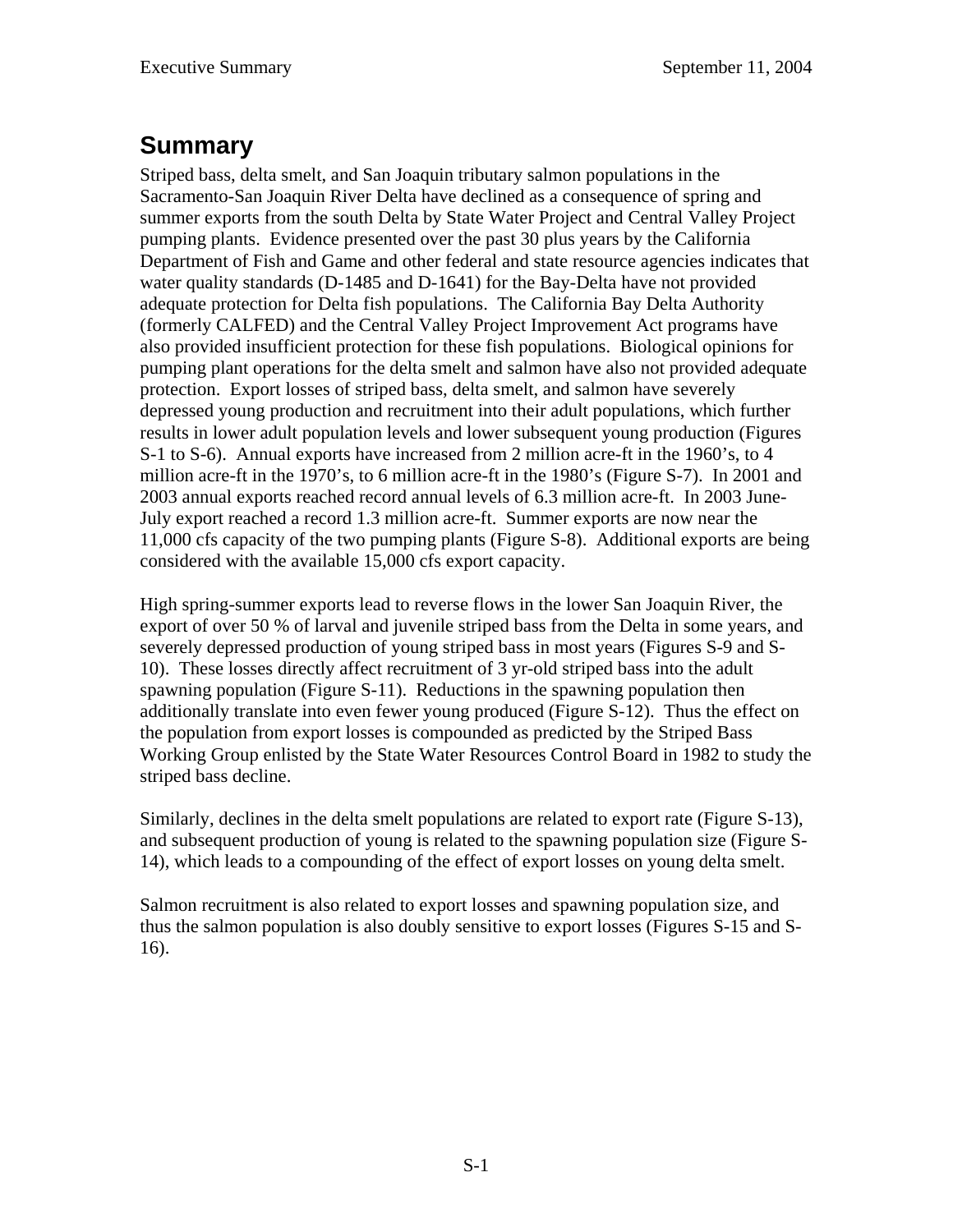





**Figure S-2. The striped bass fall midwater trawl index from 1967 to 2003. No index was determined for 1974 and 1979.** 



**Figure S-3. The striped bass adult population estimates from 1969 to 1993.**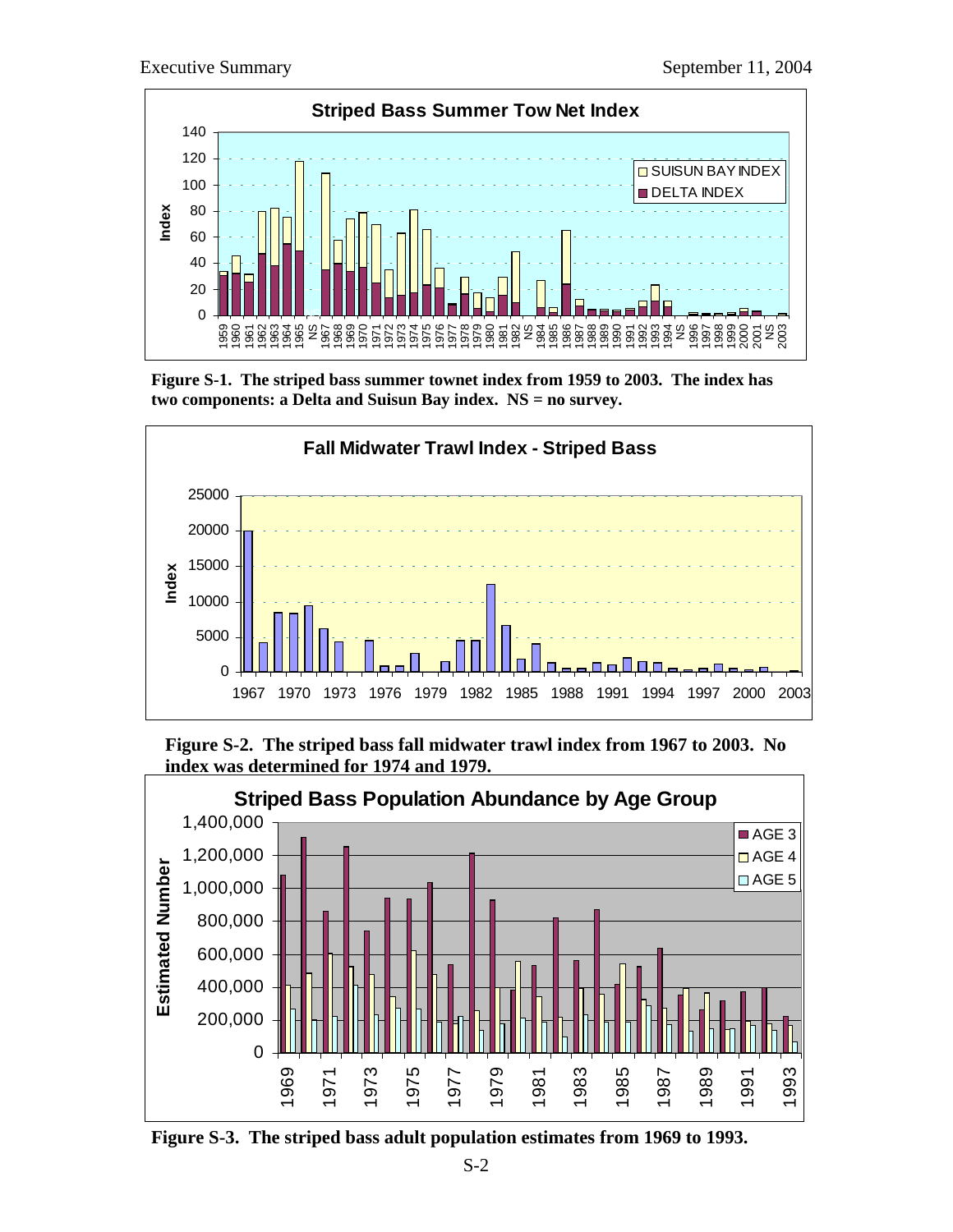

**Figure S-4. Delta smelt Summer Townet Survey abundance index.** 



**Figure S-5. Delta smelt Fall Midwater Trawl Survey abundance index.**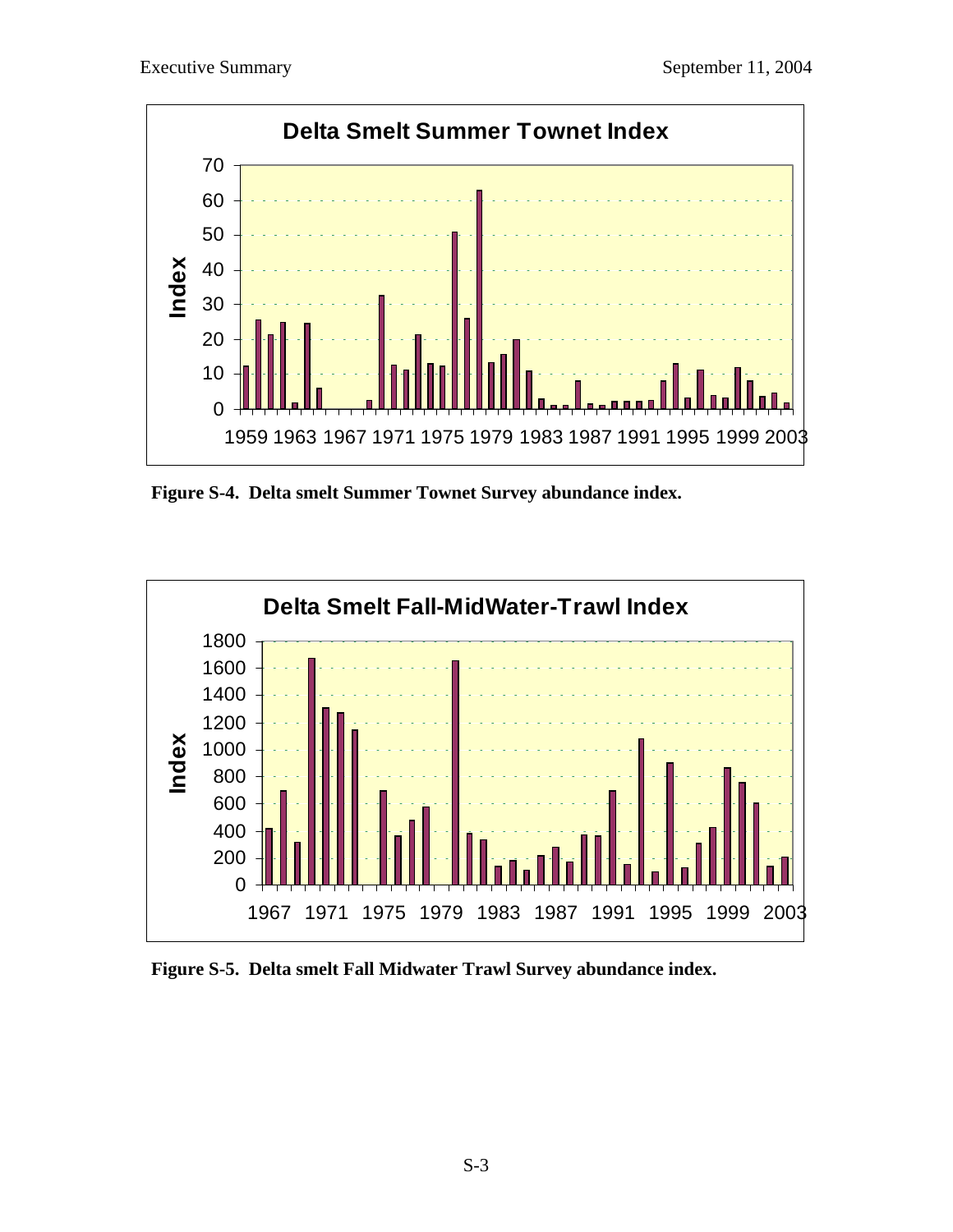

**Figure S-6. San Joaquin tributary spawner escapement from 1958-2003 and April-May Delta inflow two-years prior (the flow when three year old salmon would have been migrating a young through the Delta to the ocean).**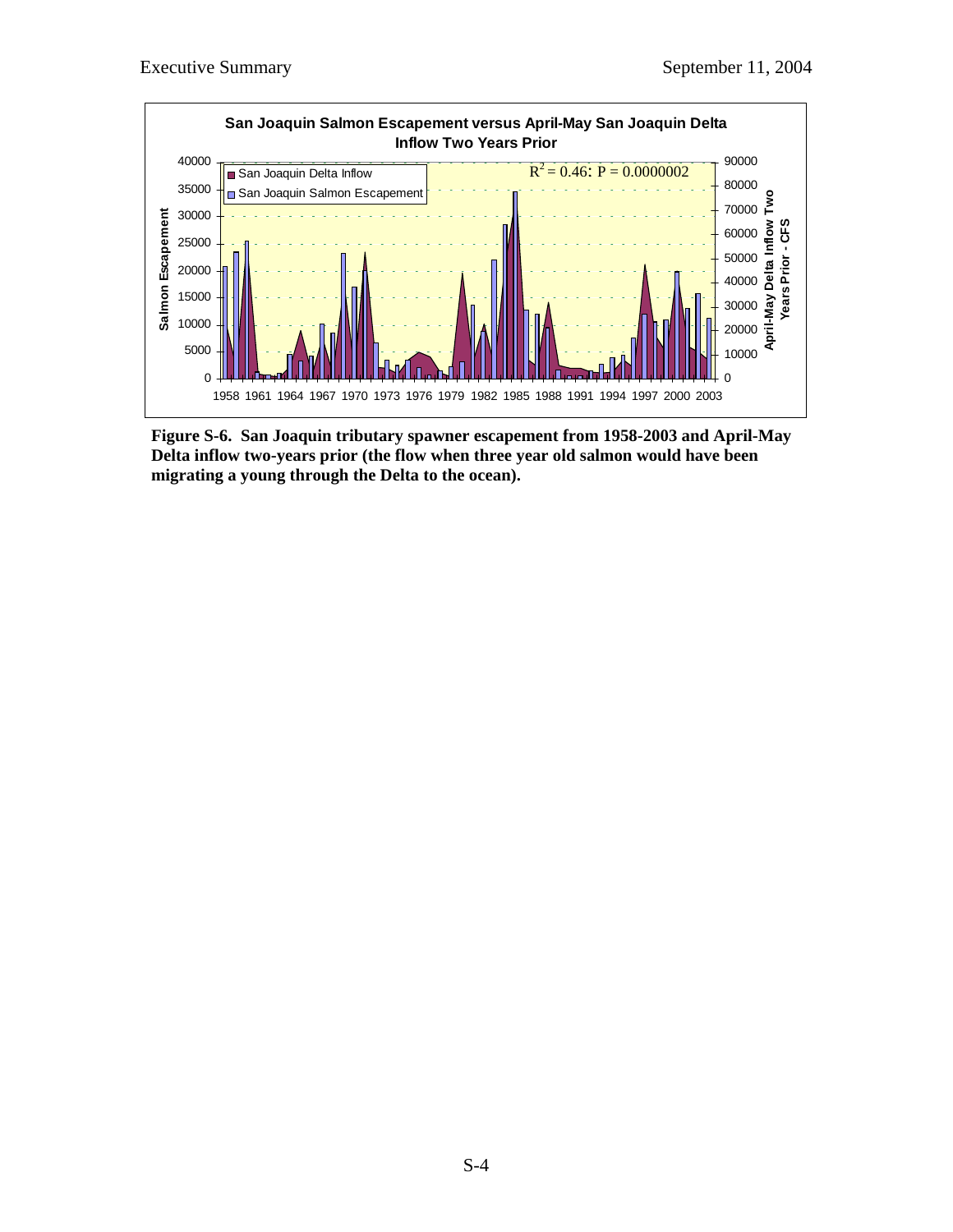

**Figure S-7. Total and June-July exports 1956-2003.**



**Figure S-8. Summer (June-September) average daily exports (cfs) from 1969 to 2003. Blue dots are high summer outflow years and red dots are drought years. Red dashed line is trend or regression line, which is significantly positive.**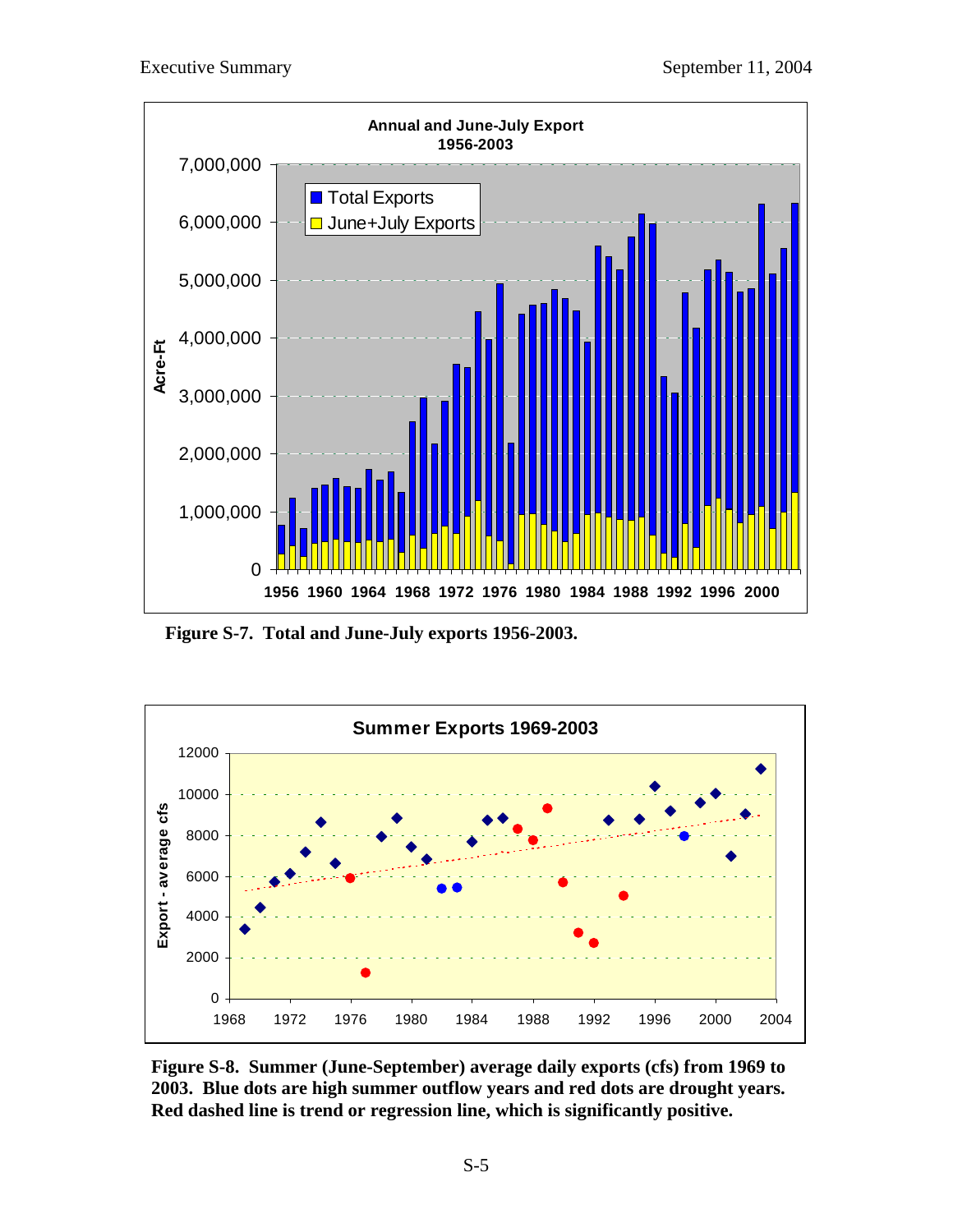

**Figure S-9. Striped bass young summer index versus average June-July Delta export from 1959-2003. Large red diamonds are critical drought years. Year 1974 was considered an outlier because it occurred at the beginning of the decline and high export losses that year may very well have contributed to the decline. Without these drought years the negative relationship between the index and exports is highly significant.** 



**Figure S-10. The portion of the striped bass young summer index for the Delta versus average June-July Delta export from 1959-2003. Five red dots are drought years 77, 90-92, and 94 when exports were curtailed from lack of water.**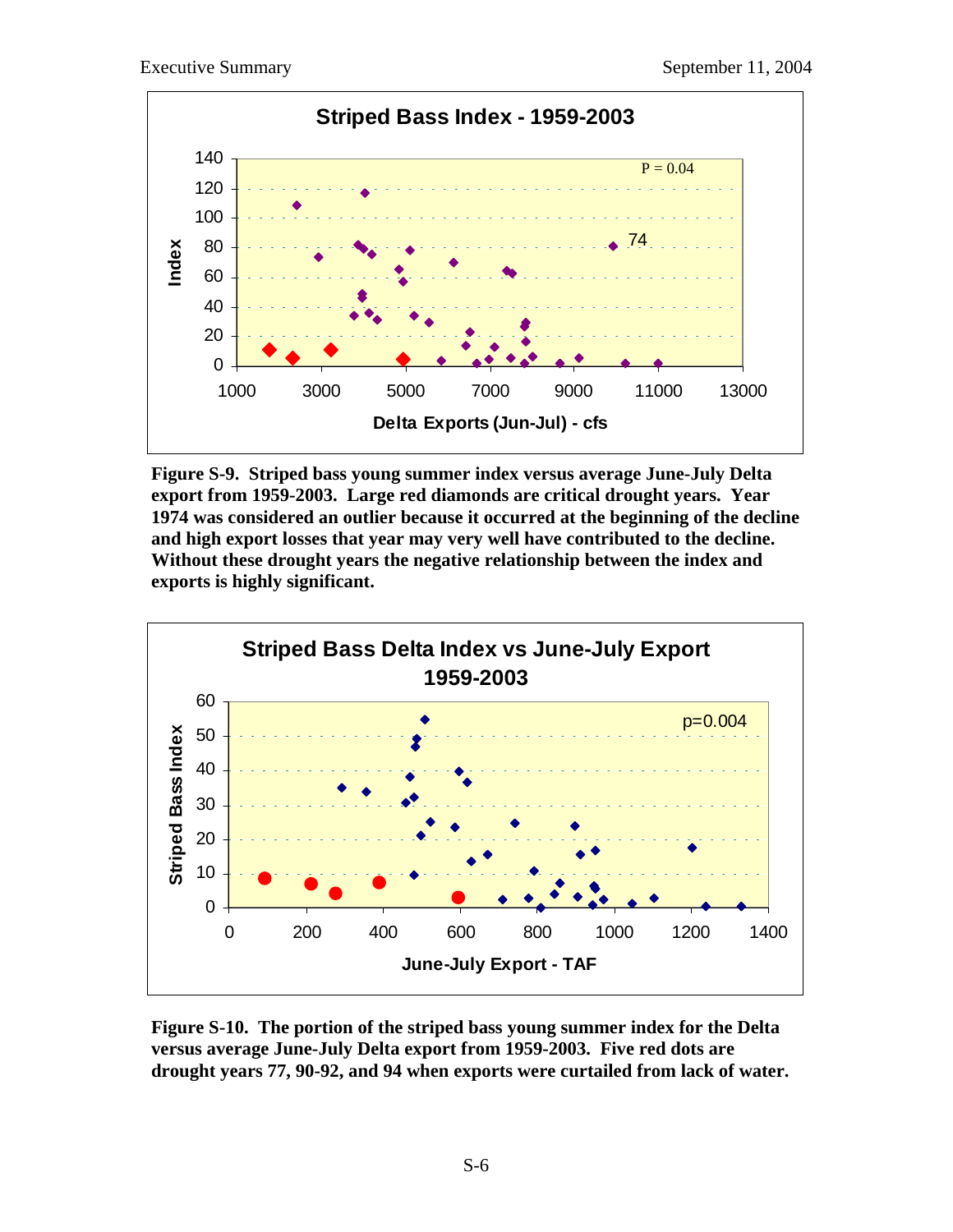

**Figure S-11. The striped bass 3yr olds estimate versus summer index three years earlier -1972 to 1993. Years 1974 and 1986 were high young index years followed by two years of severe drought, which likely contributed to poor survival to age 3.** 



**Figure S-12. Young index versus number of spawners. Red dots signify low June-July outflow years. Blue dots indicate high June-July outflow years. Green dots indicate moderate June-July outflow years.**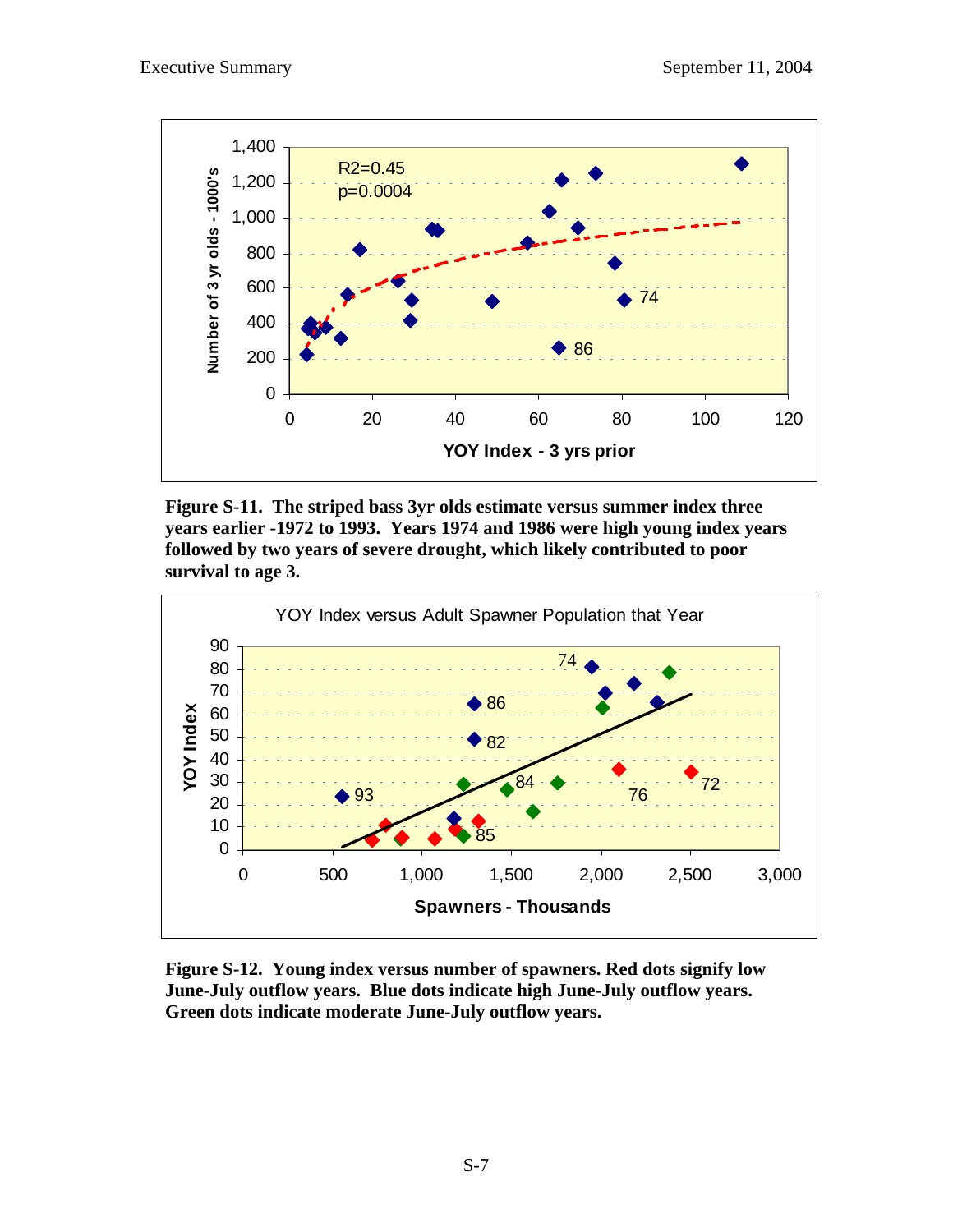

**Figure S-13. Delta smelt Fall Index versus average June-September export rate. Drought years and years with wet summers are not included.** 



**Figure S-14. Log of delta smelt summer townet index versus log of fall midwater trawl index the prior year – 1969-2003. Drought years shown with red dots. Drought years 1987-1992 tended to have lower production of young per size of population the previous fall.**